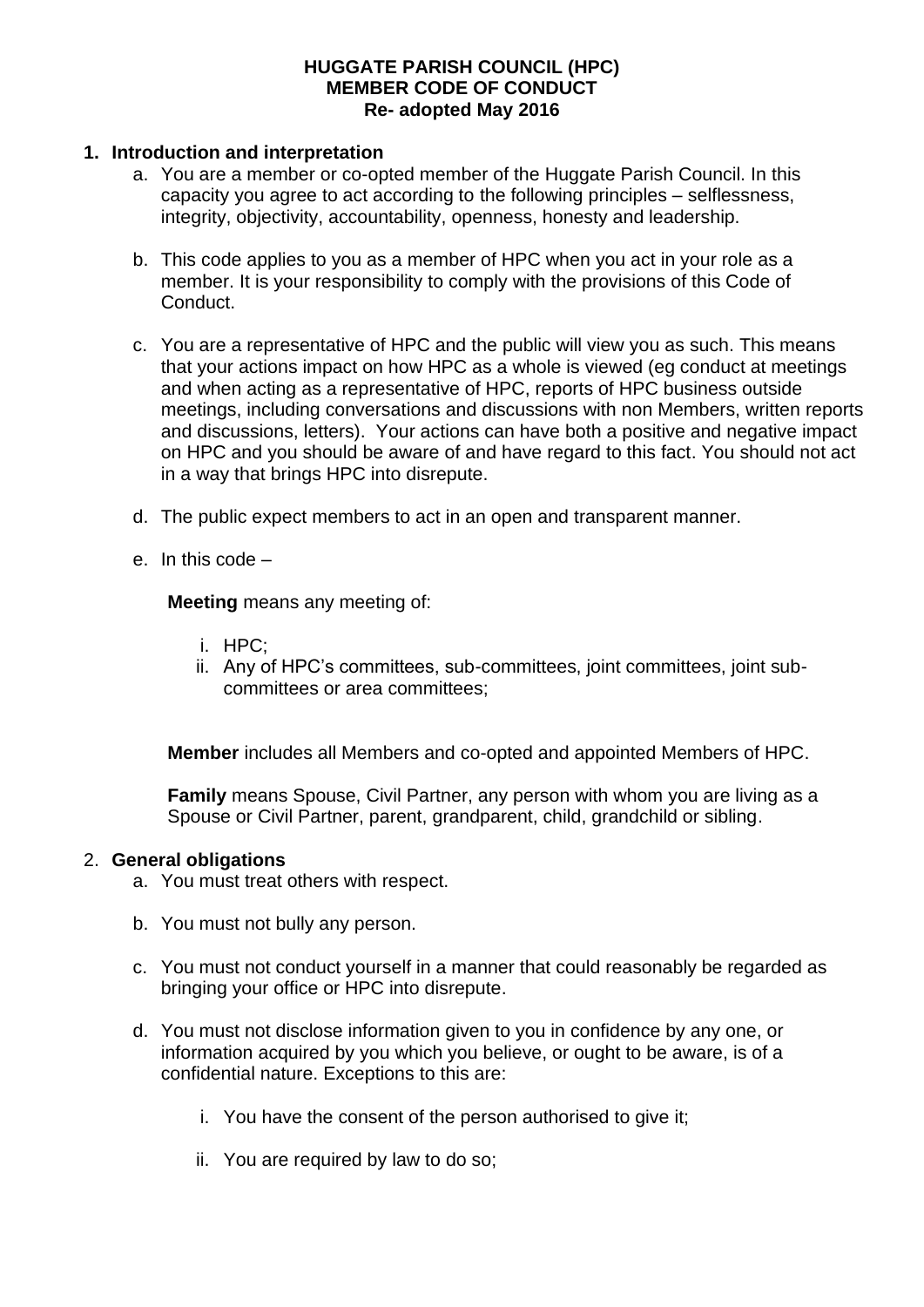- iii. Disclosure is made to a third party for the purpose of obtaining legal advice. This is only valid if the third party agrees not to disclose the information to any other person or
- iv. The disclosure is
	- Reasonable and in the public interest
	- Made in good faith and in compliance with the reasonable requirements of HPC and the Principal Authority (East Riding of Yorkshire Council - ERYC)
	- You have consulted the Monitoring Officer of the Principal Authority prior to its release.
- e. You must not prevent another person from gaining access to information to which that person is entitled to by law.
- f. You must not use or attempt to use your position as a Member of HPC improperly to confer on or secure for yourself or any other person an advantage or disadvantage.
- g. When using or authorising the use by others of the resources of HPC you must:
	- i. Act in accordance with HPC's reasonable requirements.
	- ii. Ensure that such resources are not used improperly for political purposes (including any party political purposes).
	- iii. Have regard to any applicable Local Authority Code of Publicity made under the Local Government Act 1986.

### 3. **Registration of interests**

a. You must complete an accurate register of interest and notify the Clerk to HPC and the Monitoring Officer of the Principal Authority (ERYC) by the end of the 28<sup>th</sup> day on which you became a member of HPC

### $-$  AND  $-$

Within 28 days of any change in interest or becoming aware of any new interest notify the Clerk to HPC and the Monitoring Officer of the Principal Authority (ERYC)

Relevant interests to declare are any non-pecuniary interests or pecuniary interests (see paragraphs 4 and 5 respectively for definitions) that fall within one or more of the following categories

- i. Disclosable pecuniary interest (see paragraph 5 below).
- ii. Bodies to which you are appointed or nominated by HPC (ie outside body appointments).
- iii. Bodies exercising functions of a public nature of which are a member (including regional and local development agencies, other (parish) councils, public health bodies, school governing bodies.
- iv. Bodies directed to charitable purposes of which you are a member (including the Lions, the Masons, a Parochial Church Council, not just bodies registered with the Charity Commission).
- v. Bodies whose principal purposes include influence of public opinion of policy (including any political party or union) of which you are a member.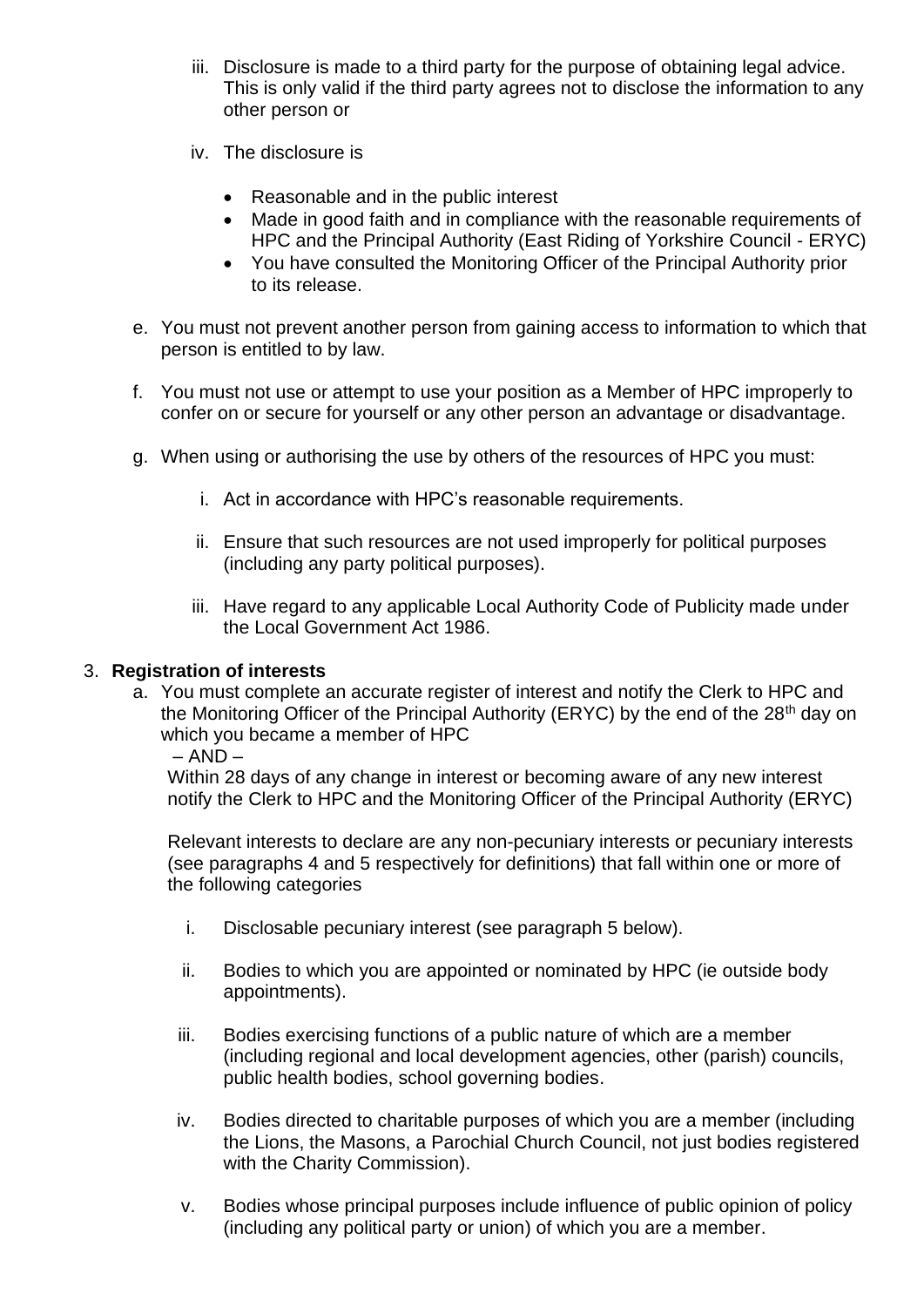- vi. Any voluntary work undertaken.
- vii. Any person or body that has employed or appointed you (including any organisations that have appointed you to an office, for example as a Magistrate or Board of a Government Agency).
- viii. Any person from whom you received, in your capacity as a Member of HPC, a gift or hospitality to the value of at least £25.
- ix. Any person employed by HPC who is a member of your family.
- b. The pecuniary interests of your spouse or civil partner, or any person with whom you are living as spouse or civil partner.
- c. You need only notify the Clerk to HPC and the Monitoring Officer of the Principal Authority (ERYC) of any interests of which you aware pursuant to paragraph 3.a.i-3.a.ix and 3.b.
- d. If you become a Member of HPC as a result of re-election or re-appointment you only need to disclose interests not already entered on the register.
- e. Where the nature of the interest is considered to be a sensitive interest, details of the interests will not be included in any published version of the register of interests. In this case, the register will state that you have an interest the details of which are withheld under section 32(2) of the Localism Act 2011. For the purposes of this code, a sensitive interest is one where you consider that the disclosure of the interest could lead to you, or a person connected with you, being subject to violence or intimidation, AND, the Monitoring Officer of the Principal Authority (ERYC) agrees that this is the case.
- f. Failure to disclose a non pecuniary interest (of which you are aware, or ought reasonably to be aware of the existence of the interest) in the Register of Interests is a breach of the Code of Conduct of HPC.
- g. Failure to disclose a pecuniary interest (of which you are aware, or ought reasonably to be aware of the existence of the interest) in the Register of Interests is a criminal offence.

### 4. **Non pecuniary interests**

- **a.** You have a non pecuniary interest in any business of HPC where either
	- **i.** It is likely to affect any of the bodies listed in paragraph 3.a.ii to 3.a.ix of this Code of Conduct.
- b. Where you have a non pecuniary interest in any business of HPC and you attend a meeting of HPC at which that business is considered you must

-Disclose the existence and nature of that interest at the start of the meeting or when the interest becomes apparent (subject to paragraph 4.c below). Members with a non pecuniary interest may still speak and vote on the matter. Failure to disclose a non pecuniary interest in a timely manner is a breach of the Code of Conduct of HPC.

-If you are aware, or ought reasonably to be aware of the existence of the interest.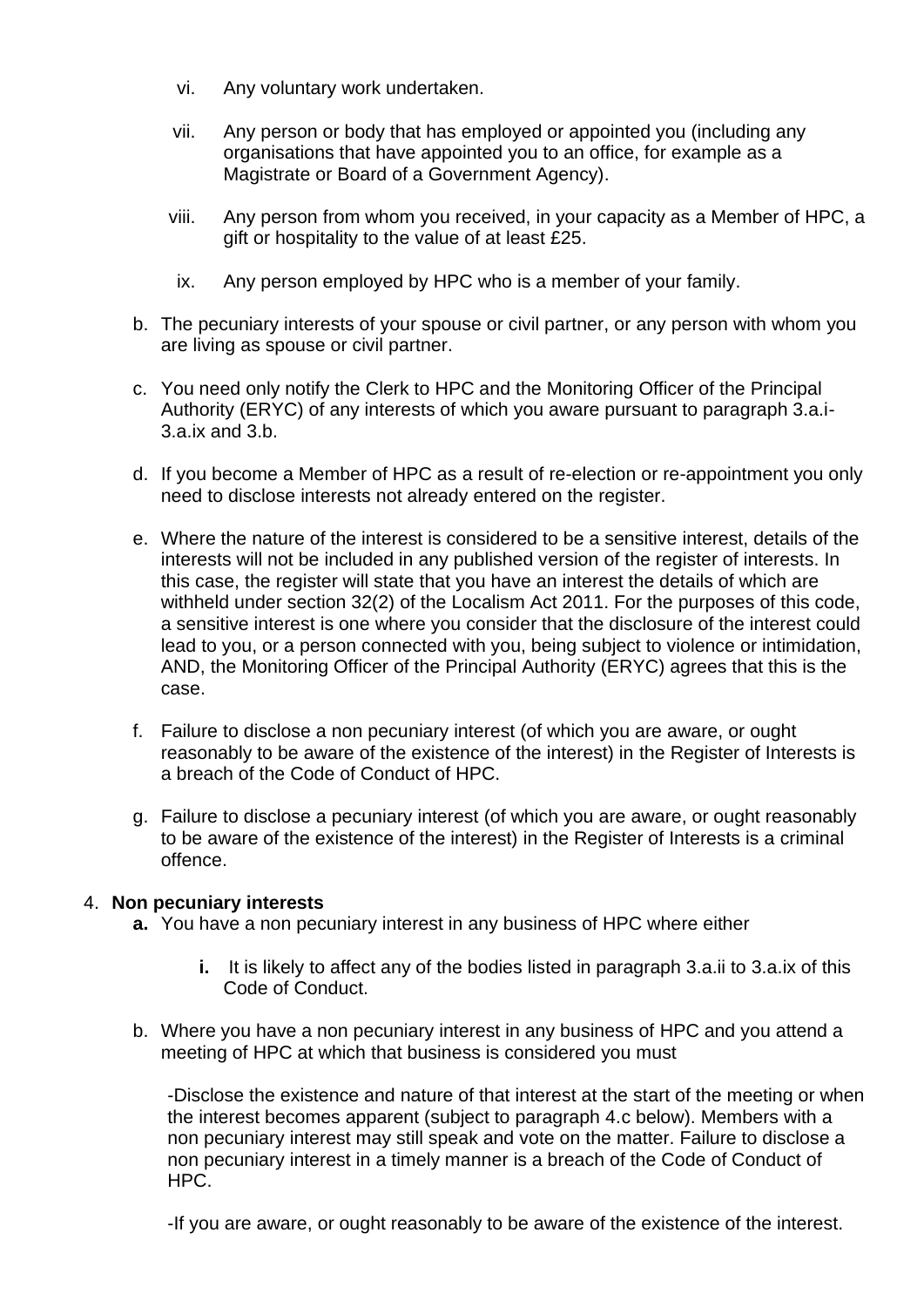c. Where you have an interest which is a sensitive interest and the details are not registered in accordance with paragraph 3.e, you must indicate that you have a non pecuniary interest but do not need to disclose the sensitive information to the meeting.

## **5. Pecuniary Interests**

- **a.** You have a pecuniary interest in any business of HPC where you have an interest that falls within sub paragraphs 3.a.i or 3b and is defined in the second column of the **SCHEDULE OF PECUNIARY INTERESTS (FOR THE PURPOSES OF CHAPTER 7 OF PART 1 OF THE LOCALISM ACT 2011)** shown below. Remember a pecuniary interest is one that affects you or your spouse or civil partner, or any person with whom you are living as spouse or civil partner.
- b. Failure to disclose a pecuniary interest at the start of a meeting where you have a pecuniary interest in one or more agenda items breaches this code of conduct. If the pecuniary interest is in your register of interests, it is a breach of the code of conduct. If the pecuniary interest is not included in your register of interests, failure to disclose the interest at the start of the meeting is also a criminal offence.

# **SCHEDULE OF PECUNIARY INTERESTS (FOR THE PURPOSES OF CHAPTER 7 OF PART 1 OF THE LOCALISM ACT 2011)**

| <b>Subject</b>                                          | <b>Prescribed description</b>                                                                                                                                                                                                                                                                       |
|---------------------------------------------------------|-----------------------------------------------------------------------------------------------------------------------------------------------------------------------------------------------------------------------------------------------------------------------------------------------------|
| Employment, office,<br>trade, profession or<br>vocation | Any employment, office, trade, profession or vocation carried on for profit<br>or gain.                                                                                                                                                                                                             |
| Sponsorship                                             | Any payment or provision of any other financial benefit (other than from the<br>relevant authority) made or provided within the relevant period in respect of<br>any expenses incurred by the councillor in carrying out duties as a<br>member, or towards the election expenses of the councillor. |
|                                                         | This includes any payment or financial benefit from a trade union within the<br>meaning of the Trade Union and Labour Relations (Consolidation) Act<br>$1992(3)$ .                                                                                                                                  |
| Contracts                                               | Any contract which is made between the relevant person (or a body in<br>which the relevant person has a beneficial interest) and the relevant<br>authority-                                                                                                                                         |
|                                                         | (a) under which goods or services are to be provided or works are to be<br>executed; and                                                                                                                                                                                                            |
|                                                         | (b) which has not been fully discharged.                                                                                                                                                                                                                                                            |
| Land                                                    | Any beneficial interest in land which is within the area of the relevant<br>authority.                                                                                                                                                                                                              |
| Licences                                                | Any licence (alone or jointly with others) to occupy land in the area of the<br>relevant authority for a month or longer.                                                                                                                                                                           |